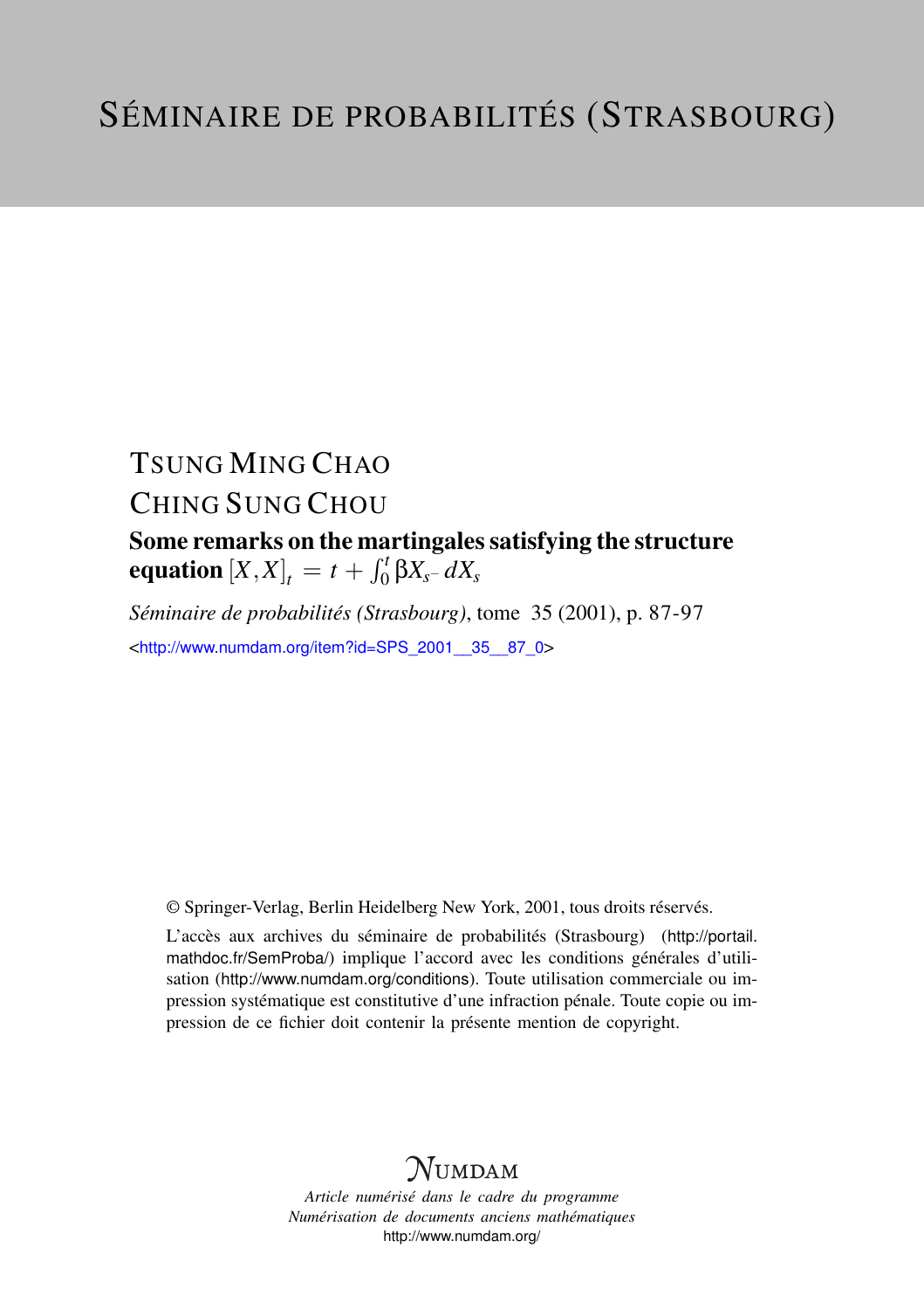## Some remarks on the martingales satisfying the structure equation

 $[X, X]_t = t + \int_0^t \beta X_{s-} dX_s$ 

Tsung-Ming CHAO and Ching-Sung CHOU Institute of Mathematics National Central University Chung-Li, Taiwan, ROC e-mail address: chou@math.ncu.edu.tw

### Abstract

In this article, we investigate some local time property and the regularity of the martingales satisfying the structure equation (see Emery [8]):

$$
[X,X]_t = t + \int_0^t \beta X_{s-} dX_s \tag{1}
$$

where  $\beta$  is a real parameter.

Moreover, using the Bouleau-Yor extension of Ito's formula to a real function F satisfying:  $F(x) - F(y) = \int_y^x f(u) du$  with  $f \in L^{\infty}_{loc}(\mathbb{R})$ , we obtain inequalities of Burkholder-Davis-Gundy's type for these martingales.

#### 0. Introduction

This paper includes three sections. In section 1, we use the occupation time density to investigate a path property for the martingales satisfying the structure equation (1). This property provides us with further results. First, using the change of variable formula for solutions to structure equations, we show that if  $\beta \ge -1$  and  $\beta \neq 0$ , the jumps of X are not summable on every bounded interval of time. On the opposite, for  $\beta < -1$ , the jumps are a.s. summable on all compacts, and the local time of  $X$  at  $a$  is identically zero for each real  $a$ .

In section 2, we show that the Bouleau-Yor extension of Ito's formula to a function with derivative in  $L^{\infty}_{loc}$ , which is known to apply to semimartingales with summable jumps, is also valid for all martingales verifying (1), even those with non-summable jumps.

Section 3 gives inequalities of Burkholder-Davis-Gundy's type for martingales verifying (1).

## Remark 1.

(i) Emery [8] showed that the solution of equation (1) for  $\beta \leq 0$  is unique in law and is a strong Markov process.

(ii) Meyer  $[11]$  proved that if f is a continuous function on the real line, then for every  $x \in \Re$  the structure equation

$$
d[X,X]_t = dt + f(X_{t-})dX_t
$$

has a solution with  $X_0 = x$ , defined on some  $(\Omega, F, P, (F_t)_{t>0})$ .

<sup>1991</sup> Mathematics Subject Classification. 60 G 42, 60 G 44 The financial support is by NSC of Taiwan, ROC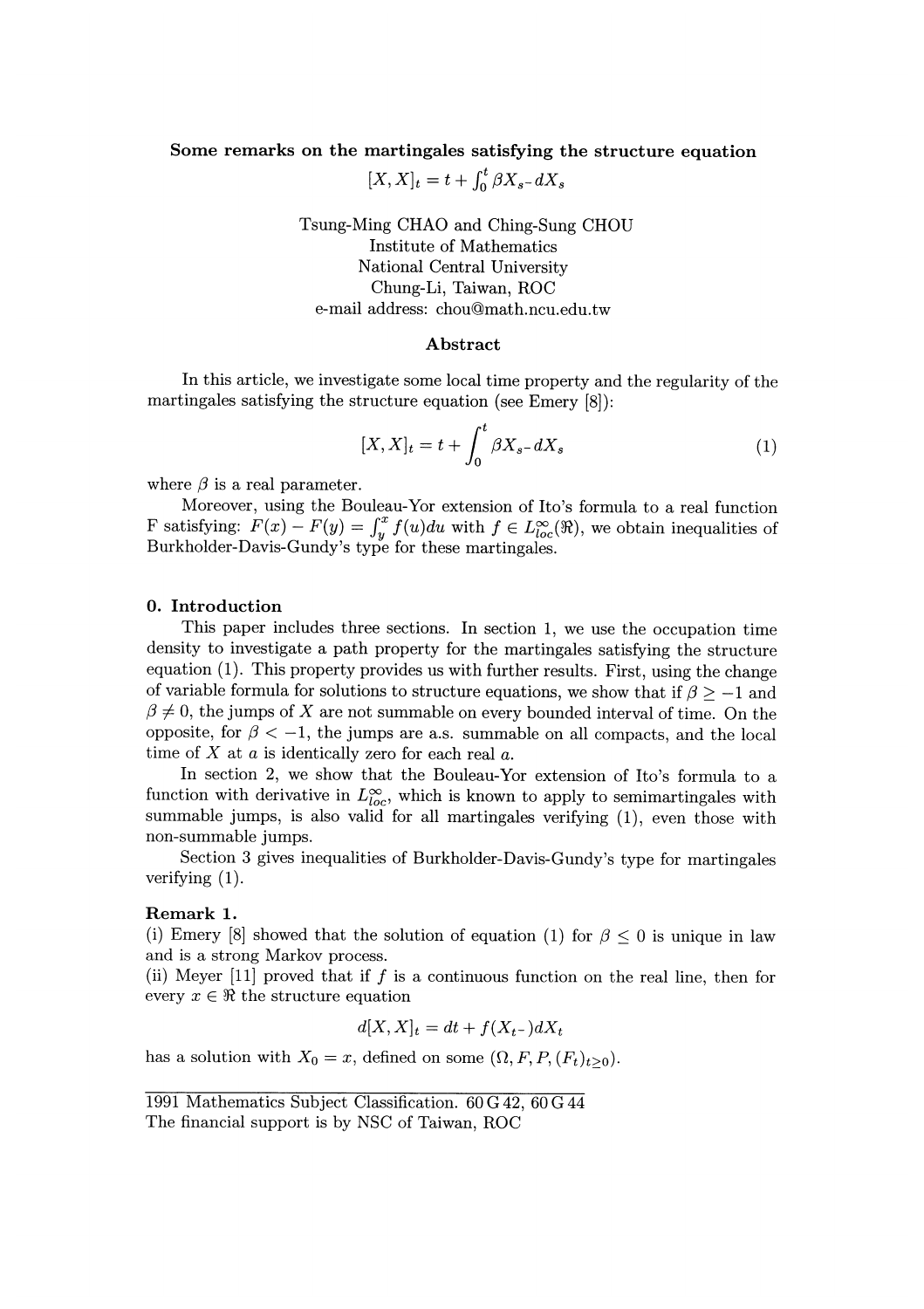(iii) Anticipative stochastic integrals for the case  $\beta \in [-2, 0]$  have been studied by J. Ma et al. [13].

# 1. Some path and local time properties

Let f be the difference of two convex functions, let  $f'$  be its left derivative, and let  $u$  be the signed Radon measure which is the second derivative of  $f$ . Then the following equation holds (Meyer-Tanaka formula):

$$
f(X_t) - f(X_0) = \int_0^t f'(X_{s-})dX_s + \sum_{0 < s \le t} \{f(X_s) - f(X_{s-}) - f'(X_{s-})\Delta X_s\} + \frac{1}{2} \int_{-\infty}^\infty u(da) L_t^a(X),
$$

where X is a semimartingale and  $L_t^a(X)$  is its local time at a.

It is evident that  $(L_t^a(X))_{t>0}$  is continuous in t. Yor [15] gave the following hypothesis which suffices to imply the existence of a jointly measurable version in  $(a, t, \omega)$  for  $L^a_t(X)$ :

**Hypothesis A.** A semimartingale  $X$  is said to satisfy Hypothesis A if

$$
\sum_{0 < s \le t} |\Delta X_s| < \infty \qquad \text{a.s., for each } t > 0.
$$

Let X be a semimartingale satisfying Hypothesis A. Then  $L_t^a(X)$  has a càdlàg version in a and continuous in t (see Yor [15], Protter [12]). So this hypothesis is a sufficient condition to ensure the regularity of  $L<sup>c</sup>(X)$ .

Let M be a càdlàg martingale. The  $H_2$ -norm of M is defined by

$$
||M||_{H_2} = ||[M, M]_{\infty}^{\frac{1}{2}}||_{L^2}.
$$

The following proposition shows that X satisfying (1) is purely discontinuous . This property is a crucial step of the paper.

**Proposition 1.** Suppose that X satisfies the structure equation (1) for  $\beta \neq 0$ . Then  $X$  is purely discontinuous.

**Proof.** By Emery [8], the continuous part of X is  $X_t^c = \int_{(0,t]} 1_{\{\beta X_s = 0\}} dX_s$ . Thus

$$
[X^c, X^c]_t = \int_0^t 1_{\{X_{s^-}=0\}} d[X,X]_s = \int_0^t 1_{\{X_{s^-}=0\}} d[X^c, X^c]_s = 0,
$$

where the last equality can be found in Meyer [7]: "Un cours sur les intégrales stochastiques" p. 366.

**Corollary 1.1.** For any  $t > 0$  and  $\beta \neq 0$ ,  $L_t^a(X) = 0$  a.s. for almost all  $a \in \mathbb{R}$ .

Proof. From the occupation time density for X,

$$
[X, X]_t^c = \int_{-\infty}^{\infty} L_t^a(X) da \qquad \text{a.s.}
$$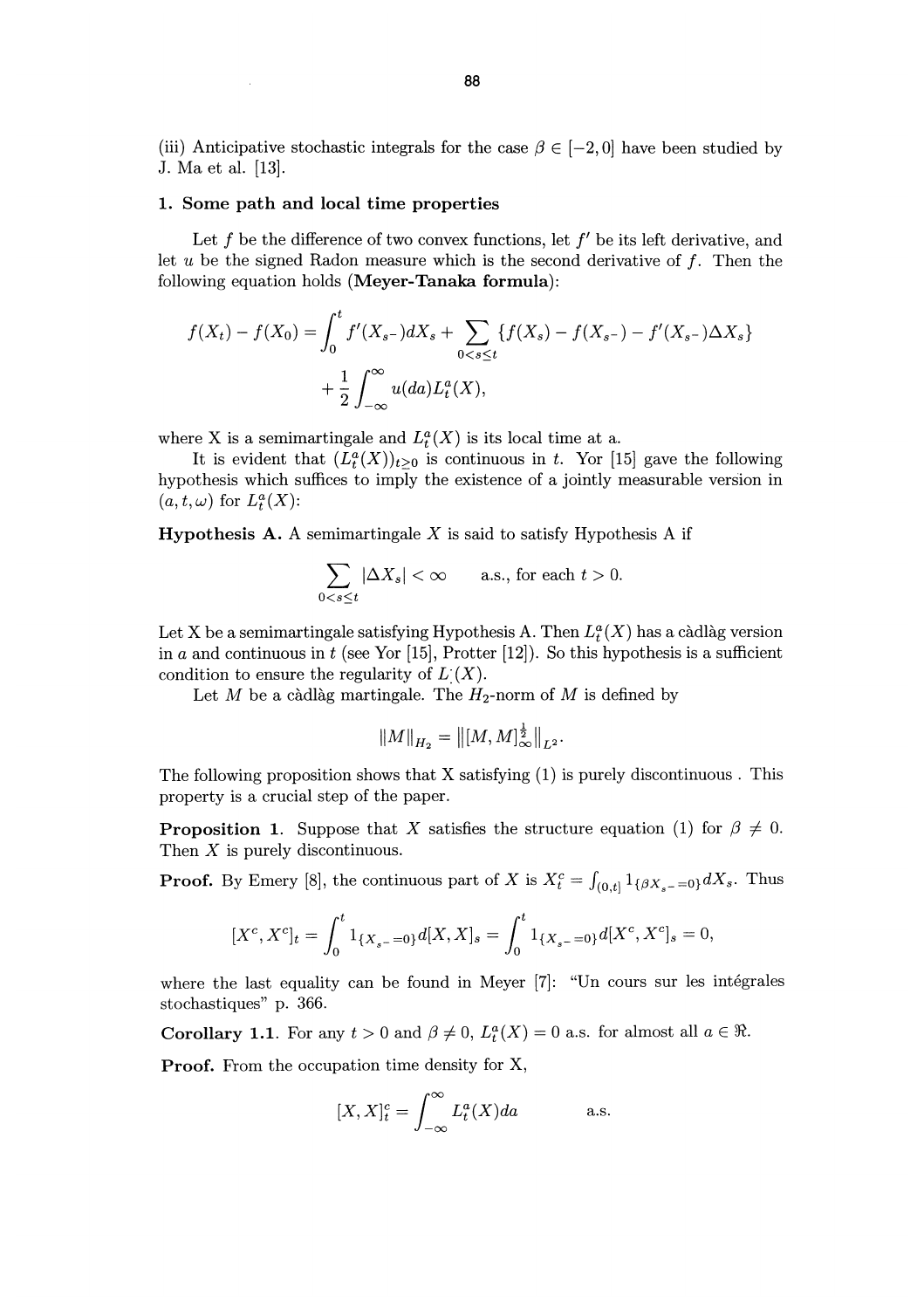By Proposition 1,  $[X, X]_t^c = 0$  yields the result.

Some properties of  $(X_t, F_t^X)_{t\geq 0}$  satisfying the structure equation (1) can be found in Emery [8], where  $(F_t^X)$  is the completion of the natural filtration of X. In particular, the jump of  $X$  occuring at time  $t$  is

$$
\Delta X_t = \beta X_{t-1} \{ \Delta X_t \neq 0 \}.
$$
\n<sup>(2)</sup>

Proposition 2 (Change of variable formula, refer to Emery  $[8]$ ). Let q be a  $C^2$ -real function, and let X satisfy the structure equation for  $\beta \neq 0$ . Then

$$
g(X_t) = g(X_0) + \int_0^t \frac{g((1+\beta)X_{s^-}) - g(X_{s^-})}{\beta X_{s^-}} dX_s
$$
  
+ 
$$
\int_0^t \frac{g((1+\beta)X_s) - g(X_s) - \beta X_s g'(X_s)}{\beta^2 X_s^2} ds.
$$

Proof. The classical Ito's formula for purely discontinuous martingales is:

$$
g(X_t) = g(X_0) + \int_0^t g'(X_{s-})dX_s + \sum_{s \le t} \Big(g(X_s) - g(X_{s-}) - g'(X_{s-})\Delta X_s\Big).
$$

And equation (2) implies that

$$
X_s 1_{\{\Delta X_s \neq 0\}} = (1+\beta)X_{s-} 1_{\{\Delta X_s \neq 0\}}.
$$

Therefore,

$$
\sum_{s\leq t} \left( g(X_s) - g(X_{s-}) - g'(X_{s-})\Delta X_s \right)
$$
\n
$$
= \sum_{s\leq t} \left( g((1+\beta)X_{s-}) - g(X_{s-}) - g'(X_{s-})\beta X_{s-} \right) 1_{\{\Delta X_s \neq 0\}}
$$
\n
$$
= \sum_{s\leq t} \frac{g((1+\beta)X_{s-}) - g(X_{s-}) - g'(X_{s-})\beta X_{s-}}{\beta^2 X_{s-}^2} (\Delta X_s)^2
$$

By Proposition 1,  $X$  is purely discontinuous, and the discrete sum is equal to

$$
\int_0^t \frac{g((1+\beta)X_{s^-}) - g(X_{s^-}) - g'(X_{s^-})\beta X_{s^-}}{\beta^2 X_{s^-}^2} d[X,X]_s.
$$
 (3)

In addition,  $X$  satisfies the structure equation (1), and (3) is identical to

$$
\int_0^t \frac{g((1+\beta)X_{s^-}) - g(X_{s^-}) - g'(X_{s^-})\beta X_{s^-}}{\beta X_{s^-}} dX_s + \int_0^t \frac{g((1+\beta)X_s) - g(X_s) - g'(X_s)\beta X_s}{\beta^2 X_s^2} ds.
$$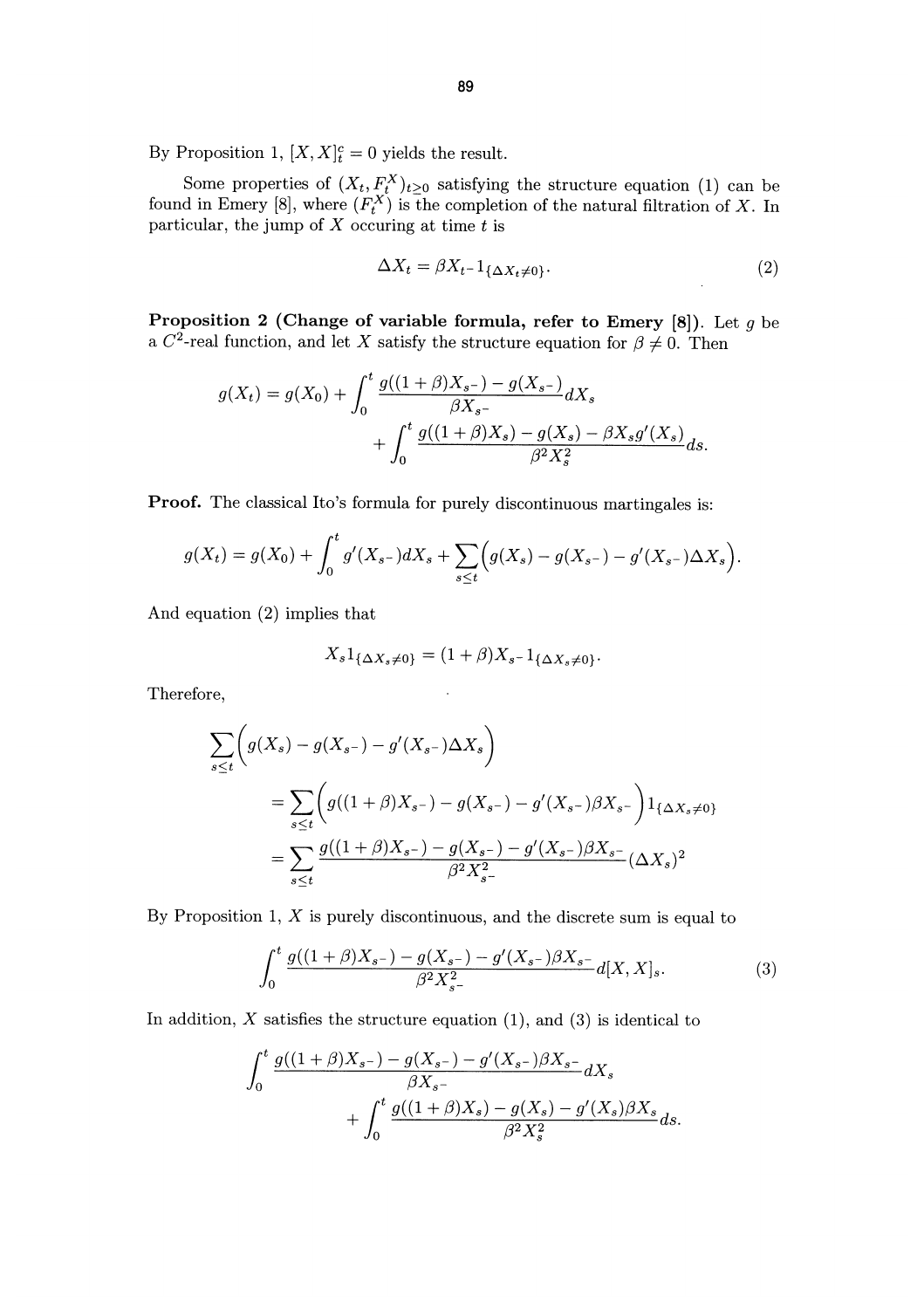This completes the proof.

Whether  $X$  satisfies Hypothesis A or not can be deduced from the following local time property.

**Proposition 3.** The local time at zero for X satisfying (1) with  $X_0 = 0$  for  $\beta \in [-1, \infty)$  is not identically zero.

**Proof.** By the Meyer-Tanaka formula for  $f(x) = |x|$ , we obtain

$$
|X_t| = \int_0^t sgn(X_{s-})dX_s + L_t^0(X) + \sum_{0 < s \le t} \{|X_s| - |X_{s-}| - sgn(X_{s-})\Delta X_s\}, \quad (4)
$$

where  $sgn(x) = \begin{cases} 1 & \text{if } x > 0, \\ 1 & \text{if } x > 0. \end{cases}$ 

Since the jump of X is  $\Delta X_s = \beta X_{s-} 1_{\{\Delta X_s \neq 0\}}$ , we have

$$
X_s 1_{\{\Delta X_s \neq 0\}} = (\beta + 1)X_{s-} 1_{\{\Delta X_s \neq 0\}}.
$$

It amounts to saying that:

$$
|X_s| = sgn(X_{s^-})X_s.
$$

Hence, the jump part of equation (4) is zero, then  $(|X_t| - L_t^0(X))_{t>0}$  is a martingale. If  $L_t^0 \equiv 0$ , then  $(|X_t|)_{t \geq 0}$  is a zero-mean martingale, hence identically zero. Since  $|X_t|$  is not identically zero, the proposition is proved.

From Corollary 1.1, Proposition 3 and Yor's regularity condition for semimartingales with summable jumps, the following corollary can be easily obtained.

**Corollary 3.1**. If X satisfies the structure equation (1) for  $\beta \in [-1, \infty)$  and  $\beta \neq 0$ , then  $X$  does not satisfy Hypothesis A.

Although the martingales that satisfiy (1) for  $\beta \neq 0$  share some common jump properties, there are some differences between  $\beta \in (-\infty, -1)$  and  $\beta \in [-1, \infty)$ . The jumps of the former are a.s. summable on all compacts, as will be seen in the next proposition, but the latter are non-summable. It leads us to investigate properties of the local time.

**Proposition 4.** Suppose X satisfies the structure equation (1) for  $\beta \in (-\infty, -1)$ . Then X satisfies Hypothesis A. Moreover, the local time  $L_t^a(X)$  is identically zero for all  $a \in \Re$ .

**Proof.** If we take  $f(x) = |x|$  in the Meyer-Tanaka formula, the jump part is equal to

$$
\sum_{0 < s \le t} \{ |X_s| - |X_{s-}| - \operatorname{sgn}(X_{s-}) \Delta X_s \} \tag{5}
$$

By the special jump property of X for  $\beta < -1$ , (5) can be rewritten as:

$$
\sum_{0 < s \le t} \{ |(1+\beta)X_{s^-}| - |X_{s^-}| - (1+\beta)|X_{s^-}| - |X_{s^-}| \} 1_{\{\Delta X_s \ne 0\}}
$$
\n
$$
= \sum_{0 < s \le t} 2(-\beta - 1)|X_{s^-}| 1_{\{\Delta X_s \ne 0\}} = \sum_{0 < s \le t} 2(\frac{1+\beta}{\beta}) |\Delta X_s|.
$$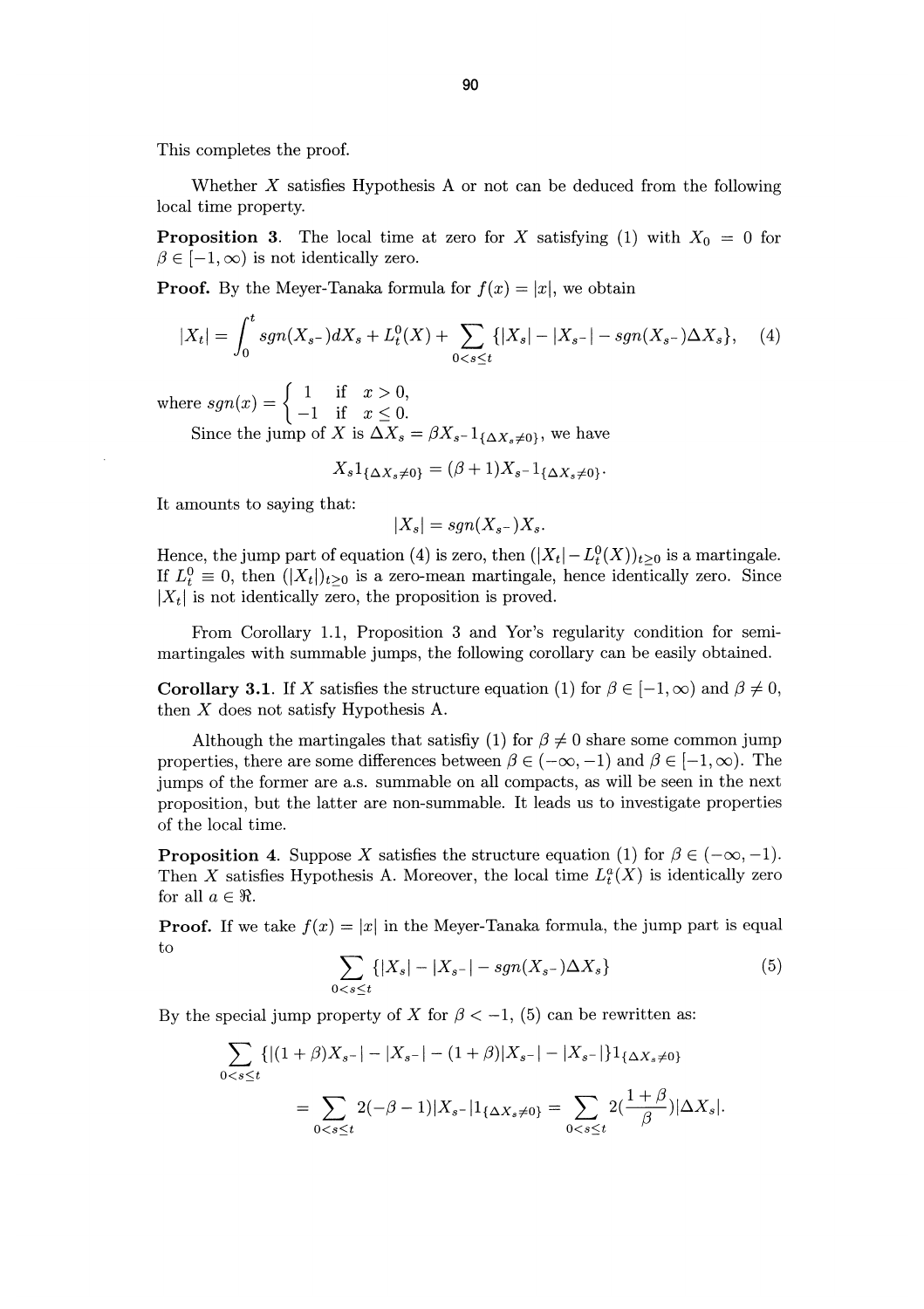That is to say,

$$
|X_t| = |X_0| + \int_0^t sgn(X_{s-})dX_s + L_t^0(X) + \frac{2(1+\beta)}{\beta} \sum_{0 < s \le t} |\Delta X_s|.
$$

It is trivial that X satisfies Hypothesis A. Hence,  $a \to L_t^a(X)$  has a version which is right continuous with left limits. By Corollary 1.1,  $L_t^a(X) = 0$  for almost every  $a \in \mathbb{R}$ . Suppose that for some  $a \in \mathbb{R}$ ,  $L^a(\mathcal{X})$  is not identically zero. It contradicts the right continuity of  $a \to L_t^a(X)$ . Hence,  $L_t^a(X) = 0$  for all  $a \in \mathbb{R}$ .

Q.E.D.

**Proposition 5.** If X satisfies (1) with  $X_0 = 0$  for  $\beta \in [-1, \infty)$ , then there exist  $c_p, C_p > 0$  such that for any stopping time T,

$$
c_p E((X_T^*)^p) \le E\big((L_T^0(X)^p)\big) \qquad \text{for any } 0 < p < 1,
$$

and

$$
E\big((L_T^0(X)^p)\big) \le C_p E((X_T^*)^p) \quad \text{for any } p \ge 1.
$$

**Proof.** For  $\beta \in [-1, \infty)$ , if we take  $f(x) = |x|$  in the Meyer-Tanaka formula, the jump parts vanish owing to the properties of the jumps. Hence, for any stopping time  $T$ , we have

$$
L_T^0(X) = |X_T| - \int_0^T sgn(X_{s-})dX_s,\tag{6}
$$

which implies that for any  $p \geq 1$ ,

$$
E((L_T^0(X))^p) \le 2^{p-1} E\left(|X_T|^p + |\int_0^T sgn(X_{s-})dX_s|^p\right) \\
\le C_p E\left((X_T^*)^p + [X, X]_T^{\frac{p}{2}}\right) \\
\le C_p E((X_T^*)^p).
$$

The second and third inequalities follow from the famous Burkholder-Davis-Gundy's inequalities.

If we take the expectation on both sides of equation (6) and reduce the stochastic integrals part by  $T \wedge n$ , then we have

$$
E(|X_T|) = E(L_T^0(X))
$$

by letting *n* tend to  $\infty$ . Hence, Lenglart's "relation de domination" yields

$$
E\big((X_T^*)^p\big) \le c_p E\Big((L_T^0(X))^p\Big).
$$

for any  $0 < p < 1$ .

### 2. An extension of Ito's formula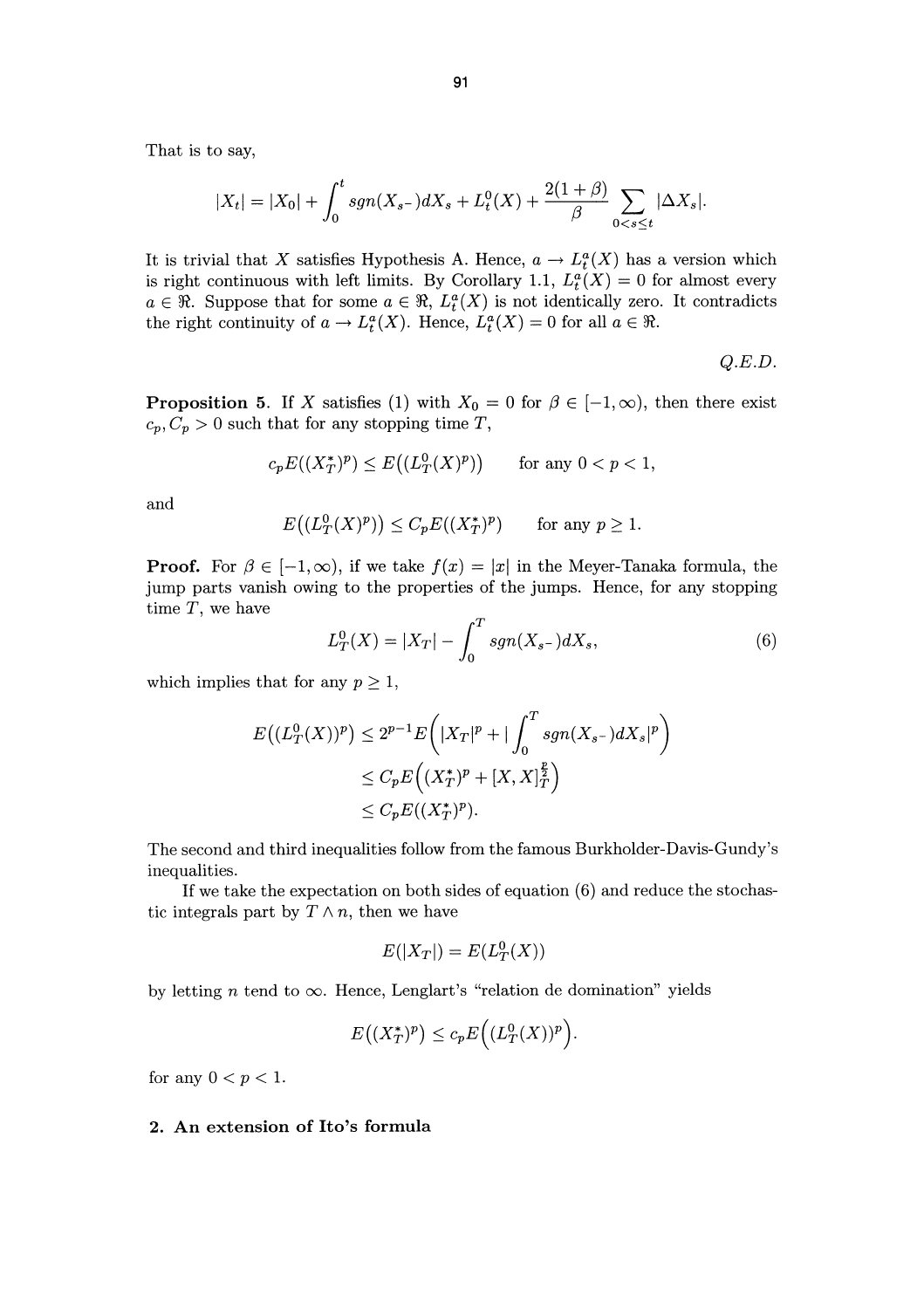Let  $F: \mathbb{R} \to \mathbb{R}$  be a real function of the form

$$
F(x) - F(y) = \int_{y}^{x} f(u) du,
$$

where  $f \in L^{\infty}_{loc}(\Re)$ .

Then, it is evident that  $C^2 \subset C^1 \subset \{F : F(x) - F(y) = \int_y^x f(u)du, f \in L^{\infty}_{loc}\}.$ An application of Proposition 2 can extend Ito's formula to functions with derivative in  $L_{loc}^{\infty}$ .

**Lemma 1.** Suppose  $f \in L^{\infty}([a, b])$ . Then there exists a sequence of  $C^1$ -functions  ${h_n}$  such that  $h_n \to f$  a.e. In addition, if  $|f| \leq M$ ,  $|h_n|$  can be chosen to be bounded by M.

**Proof.** Let  $|f|$  be bounded by M. A slight modification of a result in (Royden [13] p. 71) shows that: Given  $\frac{1}{2^n} > 0$ , there exist a  $C^1$ -function  $|h_n| \leq M$  and a measurable set  $D_{\epsilon}$  with measure less than  $\frac{1}{2^{n}}$  such that

$$
|f-h_n|<\frac{1}{2^n}
$$

except on  $D_n$ , then  $\sum_{n=1}^{\infty} m(D_n) < \infty$ , where m is the Lebesgue measure. For almost all  $x \in [a, b]$ , it is true that x lies in at most finitely many of the sets  $D_n$ . For any such  $x$ , it follows that

$$
|h_n(x) - f(x)| < \frac{1}{2^n}
$$

for all sufficiently large n. This completes the proof.

**Theorem 1.** If X satisfies (1) for  $\beta \neq 0$ , then

$$
X_t^2 F(X_t) - X_0^2 F(X_0)
$$
  
= 
$$
\int_0^t \frac{(1+\beta)^2 X_{s^-} F((1+\beta)X_{s^-}) - X_{s^-} F(X_{s^-})}{\beta} dX_s
$$
  
+ 
$$
\int_0^t \frac{(1+\beta)^2 F((1+\beta)X_s) - (1+2\beta)F(X_s) - \beta X_s f(X_s)}{\beta^2} ds
$$

where  $F(x) - F(y) = \int_u^x f(z) dz$  with  $f \in L_{loc}^{\infty}(\Re)$ .

**Proof.** If we choose  $g(x) = x^2 G(x)$ , where  $G(x) - G(y) = \int_y^x h(u) du$  with  $h \in \mathbb{R}$  $C^1(\Re)$ , then g is a  $C^2$ -function. By Proposition 2, we obtain that

$$
\frac{g((1+\beta)X_{s^-})-g(X_{s^-})}{\beta X_{s^-}}=\frac{(1+\beta)^2X_{s^-}G((1+\beta)X_{s^-})-X_{s^-}G(X_{s^-})}{\beta},
$$

and,

$$
\frac{g((1+\beta)X_s) - g(X_s) - \beta X_s g'(X_s)}{\beta^2 X_s^2} = \frac{(1+\beta)^2 G((1+\beta)X_s) - (1+2\beta)G(X_s) - \beta X_s h(X_s)}{\beta^2}.
$$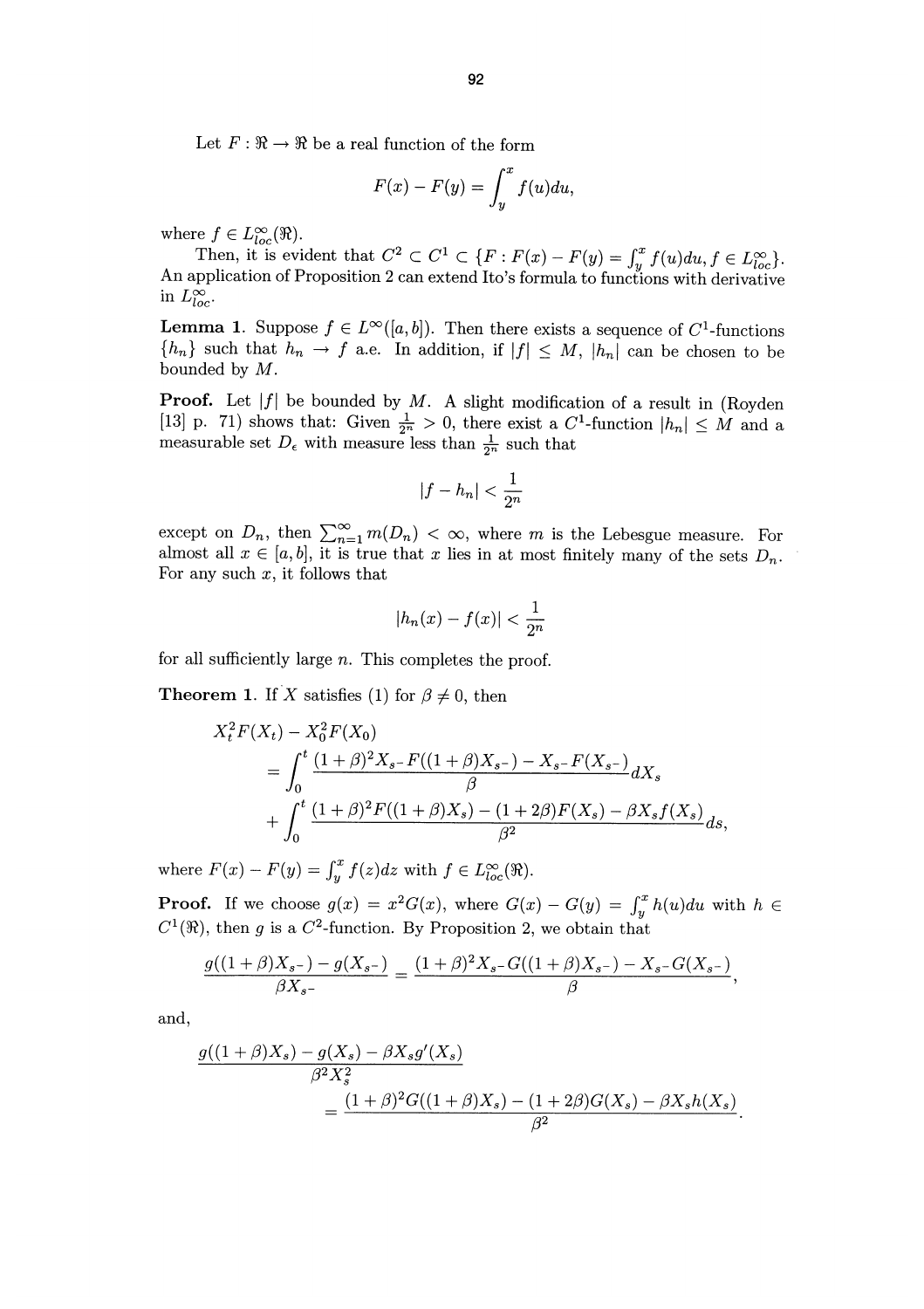Without loss of generality, we can suppose that  $F(x) = \int_0^x f(x) dx$  and X is bounded by K, and in  $H_2$ . By Lemma 1, there exists a sequence of  $C^1$ -function  $\{h_k\}$  bounded by  $M$  such that

$$
h_k \to f \qquad \text{a.e. on } [-K,K].
$$

By the Bounded Convergence Theorem,

$$
G_k(x) = \int_0^x h_k(u) du \to F(x)
$$

for all  $x \in [-K, K]$ .

It is not hard to show that

$$
\left\| \int_0^{\cdot \wedge t} \frac{(1+\beta)^2 X_{s-} G_k((1+\beta)X_{s-}) - X_{s-} G_k(X_{s-})}{\beta} - \frac{(1+\beta)^2 X_{s-} F((1+\beta)X_{s-}) - X_{s-} F(X_{s-})}{\beta} dX_s \right\|_{H_2} \to 0, \quad \text{as } k \to \infty
$$

by using bounded convergence theorem twice. Also,

$$
E\left[\Big|\int_0^t \frac{(1+\beta)^2 G_k((1+\beta)X_s) - (1+2\beta)G_k(X_s) - \beta X_s h_k(X_s)}{\beta^2} - \frac{(1+\beta)^2 F((1+\beta)X_s) - (1+2\beta)F(X_s) - \beta X_s f(X_s)}{\beta^2} ds\Big|\right] \to 0.
$$

as k tends to  $\infty$ .

The theorem is established for X bounded by K and in  $H_2$ . It is not hard to show that there exists a sequence of stopping times  $(T_n)_{n\geq 1}$ , increasing to  $\infty$  a.s. such that  $X^{T_n} \in H_2$  and  $|X^{T_n}| \leq n$ . Then for each  $\beta$ ,  $X^{T_n}$  is bounded by  $|\beta + 1|n$ and the theorem holds for  $X^{T_n}$  instead of X. Finally, letting n tend to  $\infty$  ends the proof.

Q.E.D.

If we choose  $F \equiv 1$ , then we can obtain

$$
X_t^2 + X_0^2 = \int_0^t (\beta + 2)X_{s-}dX_s + t.
$$
 (7)

Combining formula (1) with (7), one has

$$
X_t^2 - X_0^2 = 2 \int_0^t X_{s-} dX_s + [X, X]_t,
$$

which is the integration by parts formula for martingales.

## 3. Some applications of the extension of Ito's formula to Burkholder-Davis-Gundy's type inequalities

If X, is a random variable, define  $||X||_p = (E(|X|^p))^{\frac{1}{p}}$  for any  $p > 0$ . The famous Burkholder-Davis-Gundy's inequalities says that if  $(M_t, F_t)_{t\geq 0}$  is a càdlàg martingale, then

$$
a_p \|[M,M]_T^{\frac{1}{2}}\|_p \le \|M_T^*\|_p \le b_p \|[M,M]_T^{\frac{1}{2}}\|_p \tag{8}
$$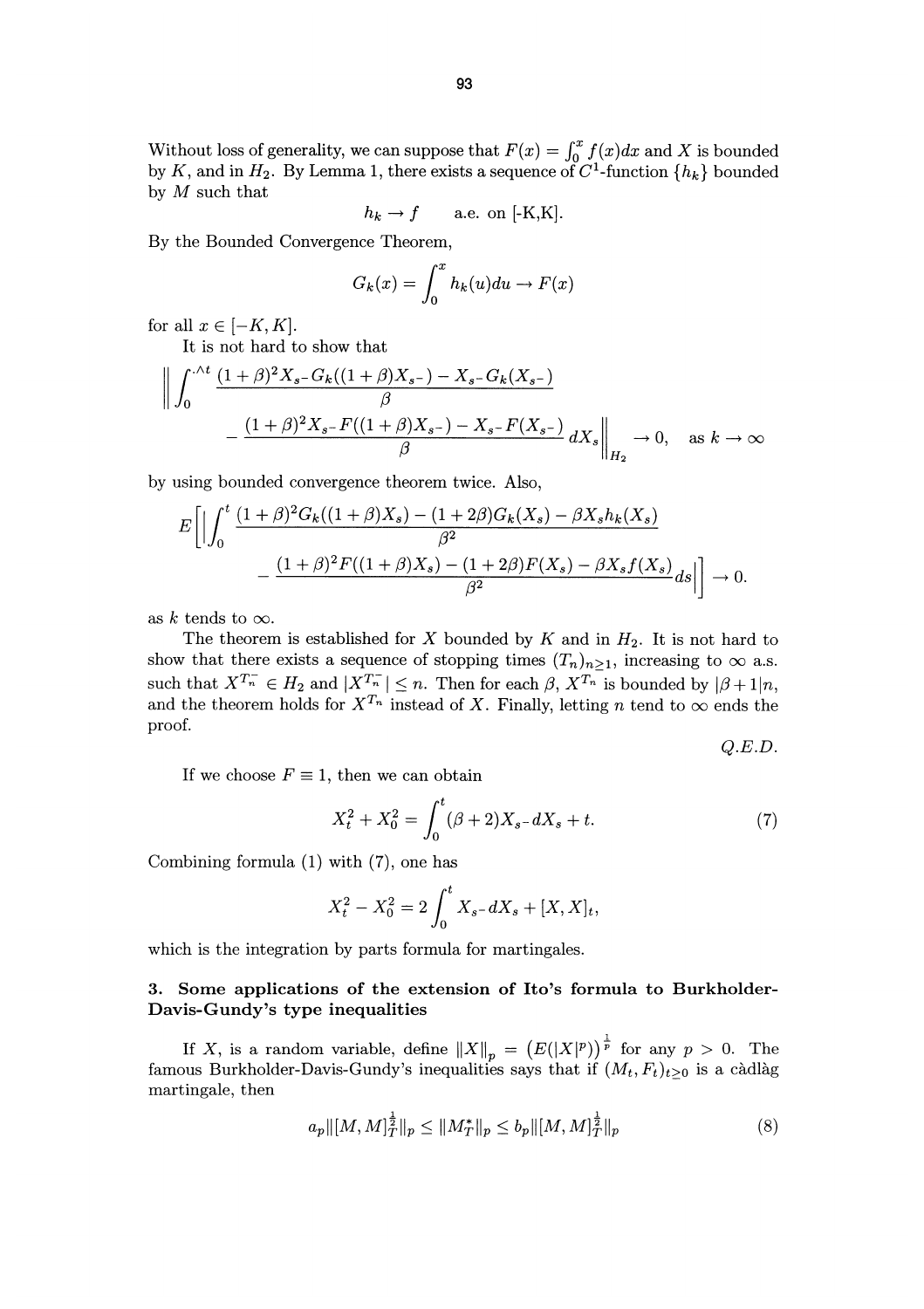for any  $p \geq 1$ , and any  $F_t$ -stopping time T, where  $M_t^* \equiv \sup_{s \leq t} |M_s|$ .

Let  $(M_t)_{t\geq 0}$  be a càdlàg martingale and let  $\langle M, M \rangle$ , which is allowed to assume the value  $+\infty$ , be the dual predictable projection of  $[M, M]$ . Lenglart et al. [10] proved that for any  $F_t$ -stopping time T, there exist  $a_p$ ,  $b_p$  depending only on p such that

$$
\|\langle M, M \rangle_T^{\frac{1}{2}}\|_p \le a_p \|[M, M]_T^{\frac{1}{2}}\|_p \quad \text{for any } p \ge 2,
$$
 (9)

$$
\| [M, M]_T^{\frac{1}{2}} \|_p \le b_p \| \langle M, M \rangle_T^{\frac{1}{2}} \|_p \quad \text{for any } p \le 2. \tag{10}
$$

If  $(X_t, F_t^X)_{t\geq 0}$  is a local martingale satisfying the structure equation (1) for  $\beta \in$  $(-\infty, \infty)$ , where  $(F^X)$  denotes the filtration associated with X, then we can improve (10) and the left hand side of (8) to  $0 < p < \infty$ , (9) to the case  $p \ge 1$ . From the special jump property, we can also get the following nice property of  $(X_t^*)_{t>0}$  for the case  $\beta \in [-2,0]$ , which suggests that some extensions of B-D-G type inequalities can be expected.

**Lemma 2.** If X satisfies (1) for  $\beta \in [-2,0]$ , then  $(X_t^*)_{t\geq 0}$  is a continuous increasing process.

**Proof.**  $(X_t^*)$  is obviously a right continuous increasing adapted process. It suffices to show that  $(X_t^*)$  is also left continuous. Define

$$
X_{t^-}^* = \sup_{s < t} |X_s|.
$$

By  $(4)$ , we have

$$
X_t 1_{\{\Delta X_t \neq 0\}} = (1+\beta) X_{t^-} 1_{\{\Delta X_t \neq 0\}}
$$

It means that  $|X_t| \leq |X_{t-}|$  for  $\beta \in [-2,0]$ . This implies that

 $X_t^* = X_{t^-}^*$ .

This completes the proof.

With the aid of Theorem 1, we can get the following inequalities.

**Theorem 2.** If  $(X_t, F_t^X)_{t \geq 0}$  is a martingale satisfying (1) for  $\beta \in (-\infty, \infty)$  with  $X_0 = 0$ , then there exist  $a_{p,\beta}, A_{p,\beta}$  depending only on p,  $\beta$  such that

$$
a_{p,\beta} \|T^{\frac{1}{2}}\|_p \le \|X^*_T\|_p \le A_{p,\beta} \|T^{\frac{1}{2}}\|_p
$$

for any  $(F_t^X)$  stopping time T and any  $p > 0$ .

**Proof.** The case  $\beta = 0$  is classical, one may refer to Burkholder [2]. For  $\beta \neq 0$ , if we choose  $F(x) = |x|^p$ ,  $p \ge 1$  in Theorem 1, then  $f(x) = p \, sgn(x)|x|^{p-1} \in L^{\infty}_{loc}$ , and we have for any  $(F_t^X)$  stopping time T,

$$
\begin{split} &|X_T|^{p+2} = \int_0^T \frac{(|1+\beta|^{p+2}-1)sgn(X_{s-})|X_{s-}|^{p+1}}{\beta} dX_s \\ &+ \int_0^T ds \frac{|1+\beta|^{p+2}|X_s|^p - (1+2\beta)|X_s|^p - p\beta|X_s|^p}{\beta^2} \\ & = \int_0^T \frac{(|1+\beta|^{p+2}-1)sgn(X_{s-})|X_{s-}|^{p+1}}{\beta} dX_s + \frac{|1+\beta|^{p+2}-1 - (p+2)\beta}{\beta^2} \int_0^T ds |X_s|^p. \end{split}
$$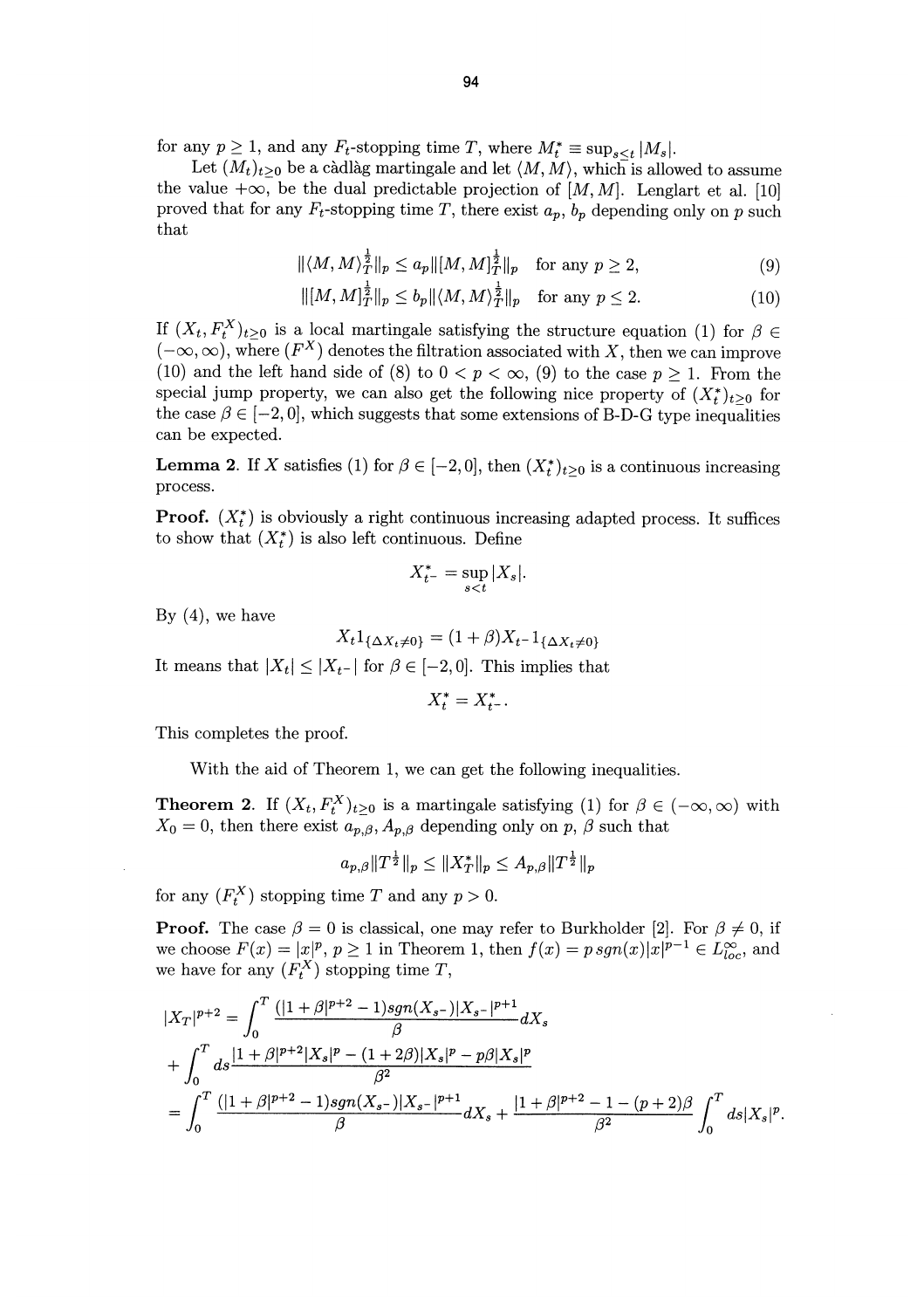Let  $r = p + 2$ . If we take the expectation on the both sides of the above equality and reduce the stocastic integrals part by  $T \wedge n$  as in proposition 5, then Doob's inequality implies that:

$$
E((X_T^*)^r) \le (\frac{r}{r-1})^r E(|X_T|^r) = (\frac{r}{r-1})^r A_{r,\beta} E(\int_0^T ds |X_s|^{r-2})
$$
  

$$
\le A_{r,\beta} E((X_T^*)^{r-2}T).
$$
 (11)

where  $A_{r,\beta}$  is a universal constant which can be changed from place to place.

From  $(11)$  and Hölder's inequality, we get

$$
||X_T^*||_r^r \le A_{r,\beta}||X_T^*||_r^{r-2}||T^{\frac{1}{2}}||_r^2.
$$
\n(12)

Then, dividing both sides of equation (12) by  $||X^*_{T}||_r^{r-2}$  and taking the square root allow to conclude that

$$
||X^*_T||_r \le A_{r,\beta}||T^{\frac{1}{2}}||_r.
$$
\n(13)

To extend the exponent to the case  $0 < r < 3$ , we choose  $r = 3$  in (13), then Lenglart's "relation de domination" finishes the case.

For the left hand side inequality, if we combine the left hand side of (8) with (9), we have for any  $p \geq 2$ 

$$
c_p \|\langle X, X \rangle_T^{\frac{1}{2}}\|_p \le \|X_T^*\|_p. \tag{14}
$$

By applying Lemma 2 to the case  $\beta \in [-2, 0), (14)$  holds for all  $p > 0$  by "relation de domination". In the case when  $\beta \in (-\infty, -2) \cup (0, \infty)$ , the jump property of X ensures that

$$
X_t^* = (X_{t-} + \Delta X_t)^* = (X_{t-} + \beta X_{t-} 1_{\{\Delta X_t \neq 0\}})^*
$$
  
\$\leq (1 + |\beta|)X\_t^\*.

Once again, "relation de domination" and (14) imply that for any  $p > 0$  and any  $F_t^X$ -stopping time T,

$$
a_{p,\beta}||T^{\frac{1}{2}}|| \leq ||X^*_{T^-}||_p.
$$

Hence our result is trivial due to

$$
||X^*_{T^-}||_p \leq ||X^*_{T}||_p
$$

for any  $p > 0$ .

By combining Theorem 2, Proposition 5 with "relation de domination" once again, we can conclude the following:

Corollary 2.1. If X satisfies (1) with  $X_0 = 0$  for  $\beta \in [-1, \infty)$ , then there exist  $A_{\beta,p}, a_{\beta,p} > 0$  such that for any stopping time T,

$$
a_{\beta,p}E(T^{\frac{p}{2}}) \le E\big(L_T^0(X)^p\big) \qquad \text{for any } 0 < p < 1,
$$

and

$$
E\big(L^0_T(X)^p\big) \leq A_{\beta,p}E(T^{\frac{p}{2}}) \qquad \text{for any } p > 0.
$$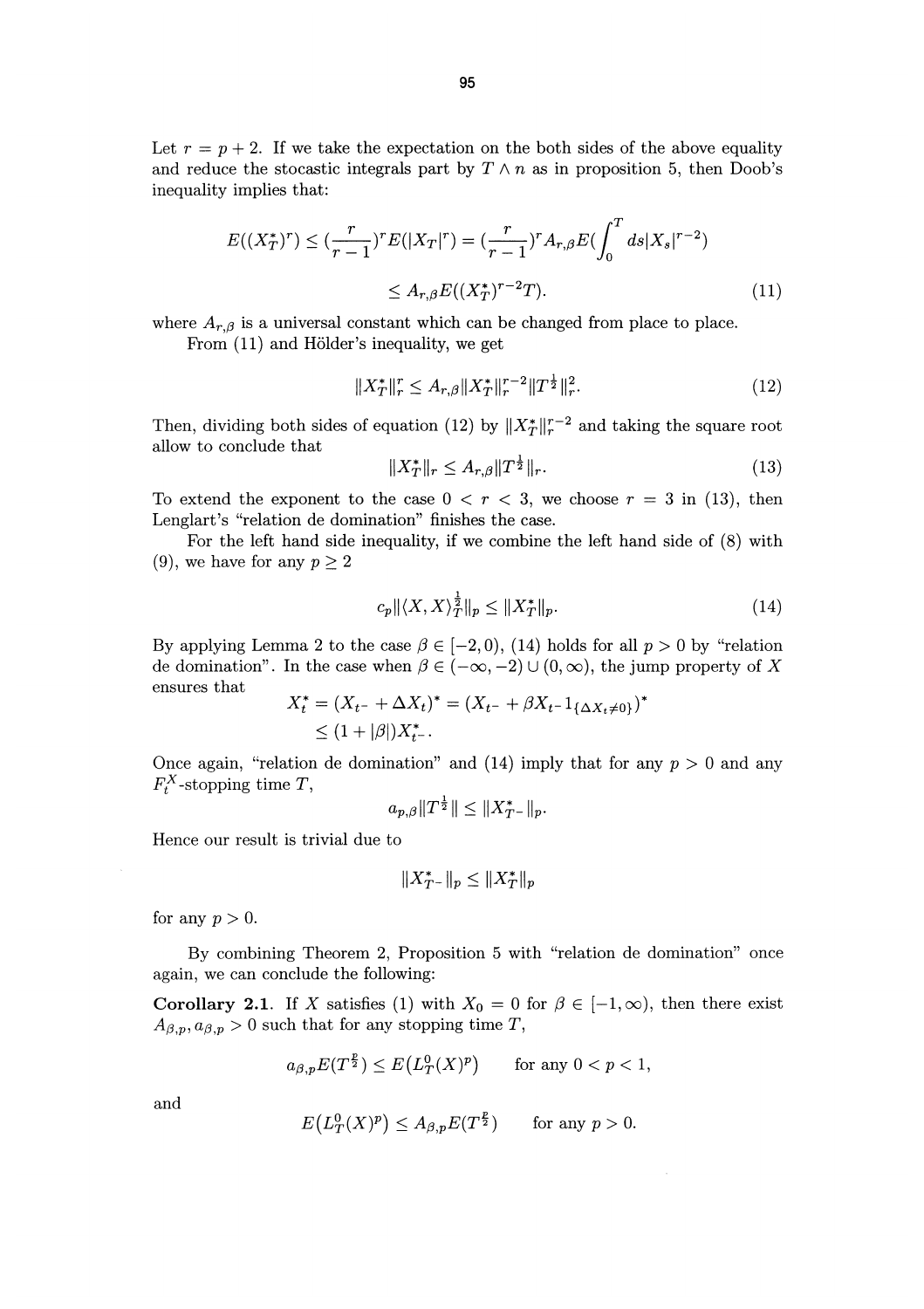#### Remark 2.

For the Azema martingale with  $\beta = -1$ , Chao and Chou [4] have established some local time inequalities.

The structure equation (1) is particularly interesting in the case  $\beta \in [-2,0]$  since the chaotic representation property holds. For  $\beta = 0$ , X is Brownian motion; for  $\beta = -1$ , X is the Azema martingale; for  $\beta = -2$ , X is the Poisson martingale.

The results of Theorem 2 and Corollary 2.1 are not fully satisfactory, since the universal constants depend not only on p but also on  $\beta$ . If we restrict  $\beta$  to the interval  $[-2, 0]$  in Theorem 2 and to the interval  $[-1, 0]$  in Corollary 2.1, then the universal constants can be shown to depend only on  $p$ . The proof of the case  $0 < p < 1$  is direct from Lemma 2 and the proof of the case  $p > 0$  comes easily from the explicit expression of the constant  $A_{p,\beta}$  in the proof of Theorem 2. Hence, we have the following proposition whose proof we omit.

**Proposition 6.** Let  $(X_t, F_t^X)_{t \geq 0}$  be a martingale satisfying (1) for  $\beta \in [-2, 0]$  with  $X_0 = 0$ , then there exist universal constants  $a_p, A_p > 0$ , depending only on  $p > 0$ such that for any  $F_t^{\Lambda}$ -stopping time T,

$$
a_p||T^{\frac{1}{2}}||_p \leq ||X^*_T||_p \leq A_p||T^{\frac{1}{2}}||_p.
$$

In addition, if X satisfies (1) for  $\beta \in [-1,0]$ , then one has

$$
a_p E(T^{\frac{p}{2}}) \le E\left(L_T^0(X)^p\right) \qquad \text{for any } 0 < p < 1,
$$

and

$$
E\left(L_T^0(X)^p\right) \le A_p E(T^{\frac{p}{2}}) \qquad \text{for any } p > 0.
$$

## References

[1] J. Azéma and M. Yor, Etude d'une martingale remarquable. Séminaire de Probab. XXIII. LNM, vol. 1372, p. 88-130, Springer-Verlag 1989.

[2] D.L. Burkholder, Distribution function inequalities for martingales. Ann. Probab. 1, p. 19-42, 1973.

[3] N. Bouleau and M. Yor, Sur la variation quadratique des temps locaux de certaines semimartingales. C. R. Acad. Sc. Paris 292, p. 491-494, 1981.

[4] T.M. Chao and C.S. Chou, On some inequalities of multiple stochastic integrals for normal martingales. Stochastics and Stochastics Reports, Vol. 64, p. 161-176, 1998.

[5] T.M. Chao and C.S. Chou, On the local time inequalities for Azéma martingales, to appear in Bernoulli.

[6] C. Dellacherie and P.A. Meyer, Probabilités et Potentiel. Theorie des martingales. Hermann, Paris 1976.

[7] P.A. Meyer, Un cours sur les intégrales stochastiques. Séminaire de Probab. X. LNM., vol. 511, p. 246-400, 1976.

[8] M. Emery, On the Azéma martingales. Séminaire de Probab. XXIII. LNM, vol. 1372, p. 66-87, Springer-Verlag, 1989.